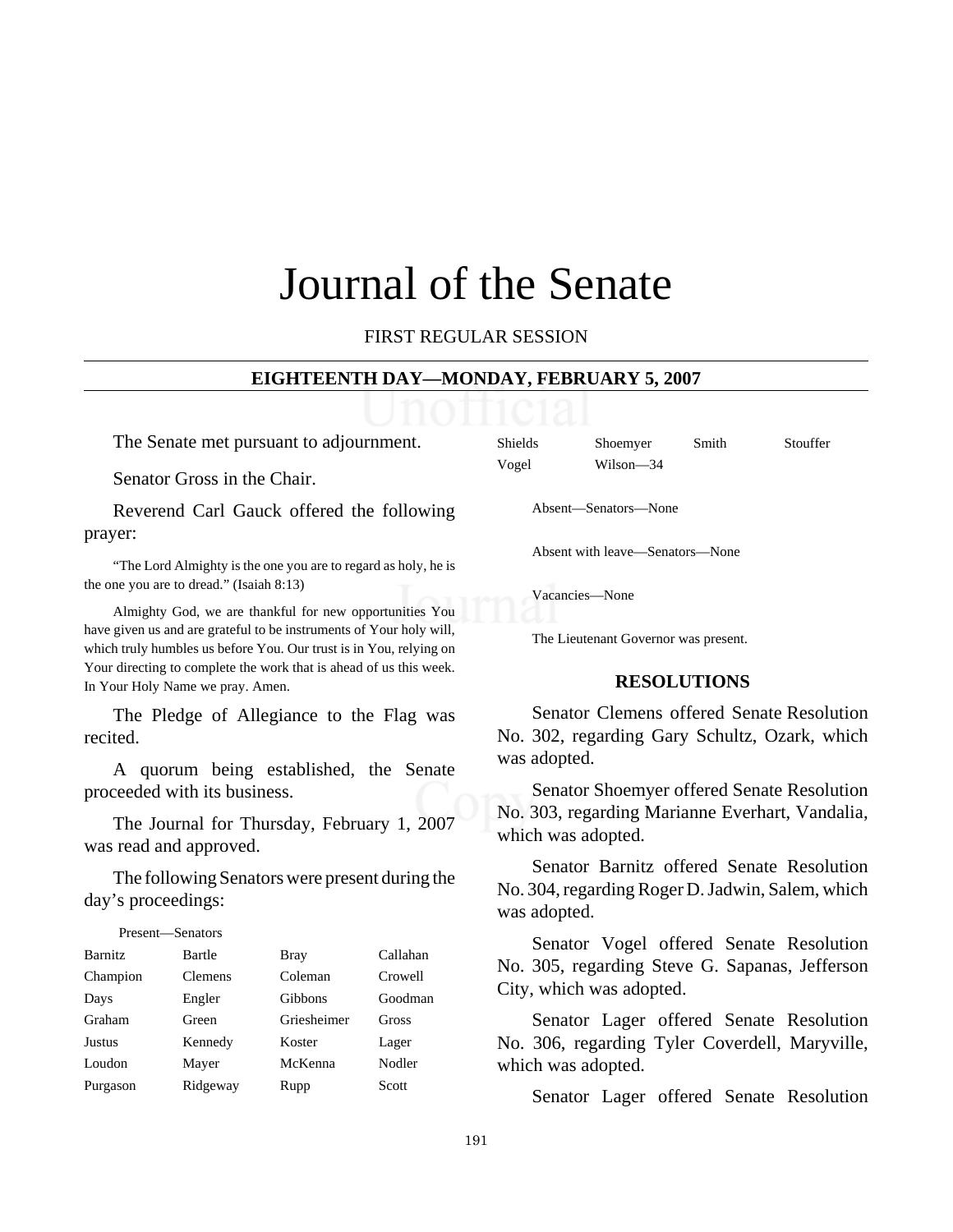No. 307, regarding Justine Finney Guyer, Purdin, which was adopted.

Senator Shoemyer offered Senate Resolution No. 308, regarding Brick City Custom Works, Mexico, which was adopted.

Senator Barnitz offered Senate Resolution No. 309, regarding the Seventieth Birthday of Warren Helton, Vienna, which was adopted.

Senator Graham offered Senate Resolution No. 310, regarding Melvin C. Platt, Columbia, which was adopted.

Senator Stouffer offered Senate Resolution No. 311, regarding United Parcel Service of America, Incorporated, which was adopted.

Senator Rupp offered Senate Resolution No. 312, regarding Bruce Barnes, Troy, which was adopted.

Senator Justus offered Senate Resolution No. 313, regarding the Metropolitan Organization to Counter Sexual Assault, Kansas City, which was adopted.

Senator Green offered the following resolution, which was adopted:

#### SENATE RESOLUTION NO. 314

Whereas, the members of the Missouri Senate feel it is altogether fitting and proper to pause from time to time to recognize outstanding organizations and individuals who have contributed to the well-being of the citizens of this great state; and

Whereas, during the late-July 2006 storms, power outages required the employees and contractors, numbering in the thousands, of AmerenUE, a Missouri electric utility company, to work sixteen-hour shifts, endure searing heat, and one employee most unfortunately lost his life, in order to restore power to the more than one-half million affected customers; and

Whereas, the employee who so tragically lost his life was Mr. Robert Tacket, 56 years old, a resident of St. Charles, Missouri, a 13-year employee of Ameren as a Distribution Operating Line Troubleman working out of the Dorsett Facility, and a member of the International Brotherhood of Electrical Workers Local 1439, of St. Louis; and

Whereas, during the current winter outages, during which nearly 400,000 AmerenUE customers across Missouri and Illinois were without power due to a massive winter storm that hit the area

on November 30 and December 1, 2006, the employees of AmerenUE, numbering in the hundreds, have been required to demonstrate a similar measure of devotion, by working for restoration during and after the storm, some in rain, sleet, freezing rain, ice, and snow; and

Whereas, the AmerenUE employees and contractors, with strength and courage, battled the weather itself; hunger, fatigue and stress; broken poles and broken live-power lines; irate and frustrated customers; downed and splintered tree limbs and debris of every imaginable sort; under extreme conditions that ranged from more than one hundred degrees Fahrenheit to temperatures in the single digits and below; and encountered dangers difficult even for experts to recognize and handle:

Now, Therefore, Be It Resolved that we, the members of the Missouri Senate, Ninety-fourth General Assembly, join to extend our heartfelt gratitude to the employees of AmerenUE for their dedication and service to the citizens of this state; and

Be It Further Resolved that the Secretary of the Senate be instructed to prepare a properly inscribed copy of this resolution for presentation on behalf of the employees of AmerenUE.

Senator Ridgeway assumed the Chair.

President Kinder assumed the Chair.

Senator Scott moved that **SR 70** be taken up for adoption, which motion prevailed.

On motion of Senator Scott, **SR 70** was adopted by the following vote:

| YEAS—Senators  |                |             |          |
|----------------|----------------|-------------|----------|
| <b>Barnitz</b> | Bartle         | Bray        | Callahan |
| Champion       | <b>Clemens</b> | Coleman     | Crowell  |
| Days           | Engler         | Gibbons     | Goodman  |
| Graham         | Green          | Griesheimer | Gross    |
| Justus         | Kennedy        | Koster      | Lager    |
| Loudon         | Mayer          | McKenna     | Nodler   |
| Purgason       | Ridgeway       | Rupp        | Scott    |
| <b>Shields</b> | Shoemyer       | Smith       | Stouffer |
| Vogel          | Wilson-34      |             |          |

NAYS—Senators—None

Absent—Senators—None

Absent with leave—Senators—None

Vacancies—None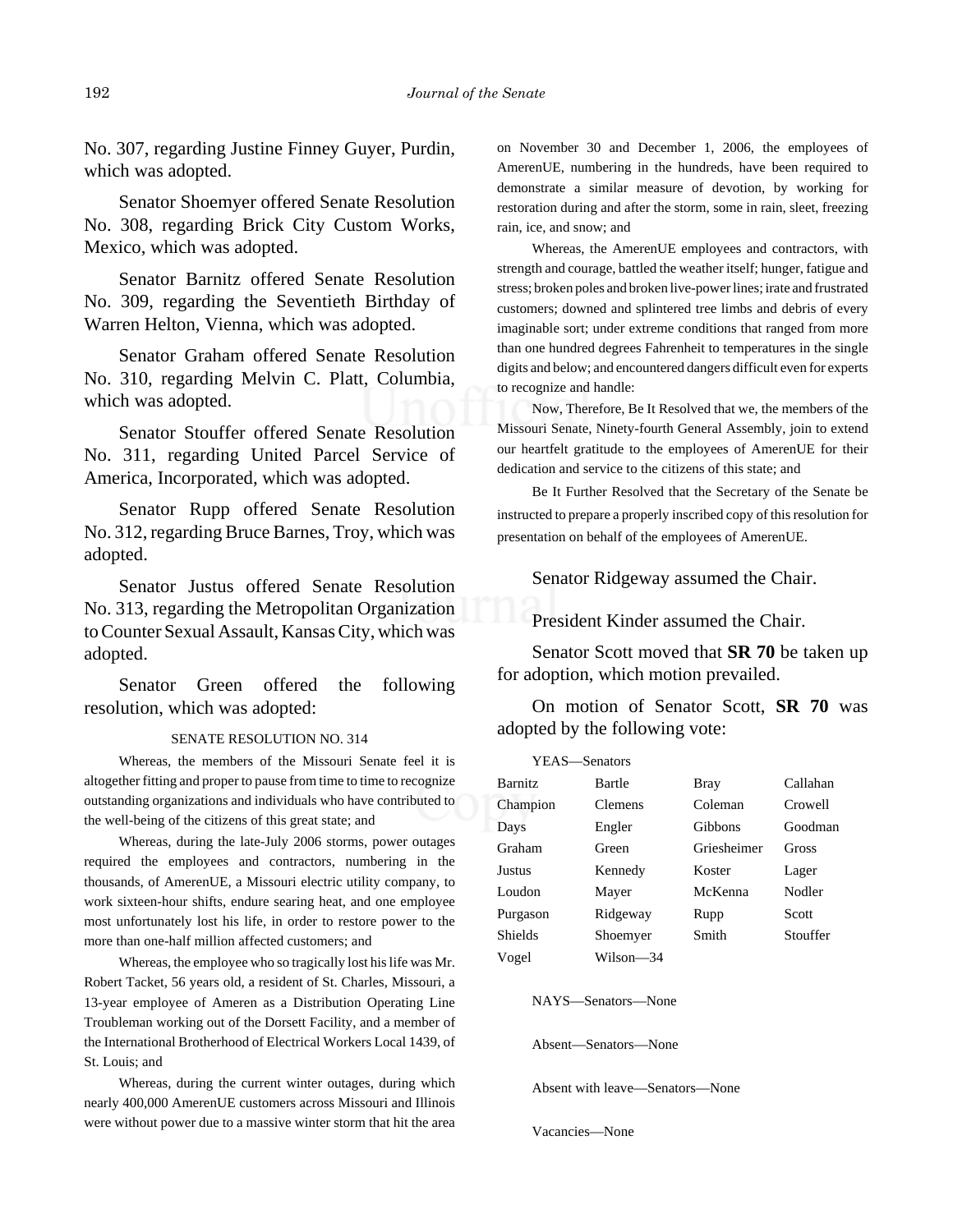Senator Goodman assumed the Chair.

#### **CONCURRENT RESOLUTIONS**

Senators Ridgeway and Justus offered the following concurrent resolution:

#### SENATE CONCURRENT RESOLUTION NO. 12

WHEREAS, Missouri is pleased to be home to the six-state regional Taipei Economic and Cultural Office in Kansas City; and

WHEREAS, Missouri has demonstrated its commitment to trade with Taiwan by maintaining a Trade Office in Taipei since 1990; and

WHEREAS, trade between Taiwan and the United States has increased significantly during the past decades, with the United States being Taiwan's second-largest source of imports, and Taiwan being the eighth-largest trading partner of the United States; and

WHEREAS, Taiwan ranks as the fifth-largest overseas market for United States agricultural products in general, including the third-largest buyer of United States beef and corn products, the fifth-largest buyer of United States soybean products, the eighthlargest buyer of United States wheat, and the second-largest customer of United States agricultural products worldwide in terms of per capita consumption; and

WHEREAS, the United States International Trade Commission found that, with a Taiwan-United States free trade agreement in place, United States exports to Taiwan would increase by 16%, or roughly \$3.4 billion annually, and the broader interests of the United States in the Asia-Pacific region would be served:

NOW, THEREFORE, BE IT RESOLVED that the members of the Missouri Senate, Ninety-Fourth General Assembly, First Regular Session, the House of Representatives concurring therein, hereby support the negotiations of a Taiwan-United States free trade agreement; and

BE IT FURTHER RESOLVED that the Secretary of the Missouri Senate be instructed to prepare properly inscribed copies of this resolution for George W. Bush, President of the United States; Condoleezza Rice, United States Secretary of State; Carlos M. Gutierrez, United States Secretary of Commerce; Ambassador Susan C. Schwab, the United States Trade Representative, each member of the Missouri Congressional delegation, and the Taipei Economic and Cultural Office in Kansas City.

Senator Shields moved that **HCR 18** be taken up for adoption, which motion prevailed.

On motion of Senator Shields, **HCR 18** was adopted by the following vote:

| YEAS—Senators  |           |          |                |  |
|----------------|-----------|----------|----------------|--|
| Bartle         | Callahan  | Champion | <b>Clemens</b> |  |
| Coleman        | Crowell   | Days     | Engler         |  |
| Gibbons        | Goodman   | Graham   | Griesheimer    |  |
| Gross          | Koster    | Lager    | Loudon         |  |
| Mayer          | Nodler    | Purgason | Ridgeway       |  |
| Rupp           | Scott     | Shields  | Shoemyer       |  |
| Smith          | Stouffer  | Vogel    | $Wilson-28$    |  |
| NAYS-Senators  |           |          |                |  |
| <b>Barnitz</b> | Bray      | Green    | Justus         |  |
| Kennedy        | McKenna-6 |          |                |  |

Absent—Senators—None

Absent with leave—Senators—None

Vacancies—None

Senator Gross assumed the Chair.

#### **INTRODUCTION OF BILLS**

The following Bills were read the 1st time and ordered printed:

**SB 431**–By Clemens.

An Act to amend chapter 313, RSMo, by adding thereto one new section relating to the state lottery.

**SB 432**–By Nodler.

An Act to repeal section 170.015, RSMo, and to enact in lieu thereof one new section relating to abortion.

**SB 433**–By Callahan and Rupp.

An Act to repeal section 288.042, RSMo, and to enact in lieu thereof one new section relating to veterans' unemployment compensation.

## **SB 434**–By Rupp.

An Act to repeal section 478.186, RSMo, and to enact in lieu thereof one new section relating to the forty-fifth judicial circuit.

#### **SB 435**–By Rupp.

An Act to amend chapter 170, RSMo, by adding thereto one new section relating to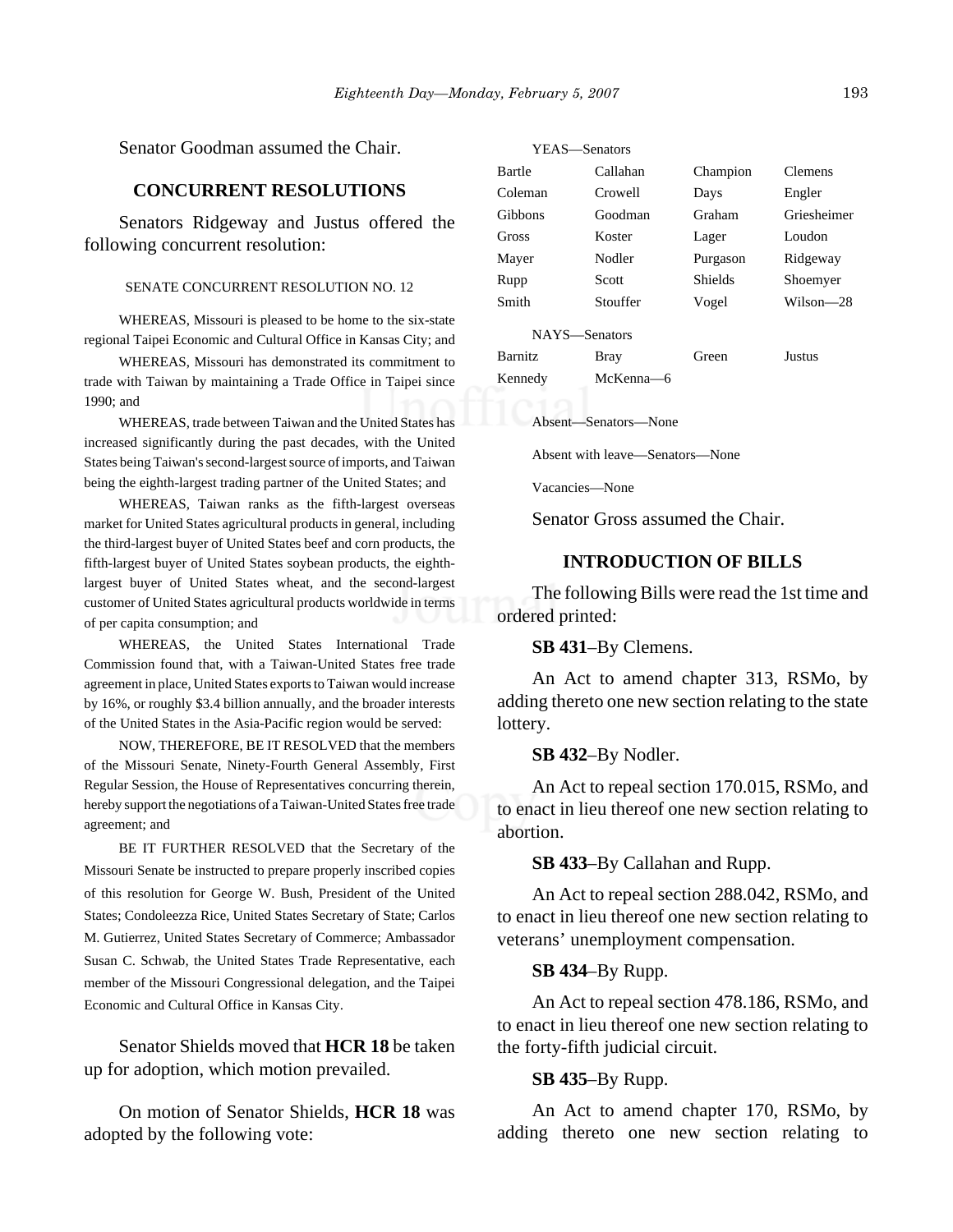captioning of electronic video instructional materials.

## **SB 436**–By Rupp.

An Act to repeal sections 160.900, 160.905, 160.910, 160.915, 160.920, 160.925, 160.930, 162.700, and 376.1218, RSMo, and to enact in lieu thereof twelve new sections relating to early intervention services.

#### **SB 437**–By Ridgeway.

An Act to repeal section 407.732, RSMo, and to enact in lieu thereof one new section relating to additional charges for rental vehicles.

#### **SB 438**–By Ridgeway.

An Act to repeal section 115.045, RSMo, and to enact in lieu thereof one new section relating to boards of election commissioners.

**SB 439**–By Days, Kennedy, Bray, Wilson, McKenna, Smith and Coleman.

An Act to amend chapter 565, RSMo, by adding thereto one new section relating to the creation of a death penalty commission.

**SB 440**–By Days and Gibbons.

An Act to repeal sections 33.752, 33.753, and 536.305, RSMo, and to enact in lieu thereof three new sections relating to the minority and women business advocacy commission.

#### **SB 441**–By Stouffer.

An Act to repeal section 135.1150, RSMo, and to enact in lieu thereof one new section relating to the Residential Treatment Agency Tax Credit Program.

#### **SB 442**–By Stouffer.

An Act to repeal sections 3.070, 8.007, 8.110, 8.120, 8.180, 8.200, 8.250, 8.260, 8.291, 8.310, 8.316, 8.320, 8.325, 8.330, 8.340, 8.350, 8.360, 8.420, 8.661, 8.679, 8.800, 8.830, 8.843, 33.710, 34.031, 37.010, 44.237, 217.575, 251.240, 253.320, 261.010, 311.650, 313.210, 320.260, 334.125, 361.010, and 630.525, RSMo, section

8.177 as enacted by conference committee substitute for senate substitute for senate committee substitute for house committee substitute for house bill no. 353, ninety-third general assembly, first regular session, and section 8.177 as enacted by senate substitute for senate committee substitute for house bill no. 487, ninetythird general assembly, first regular session, and to enact in lieu thereof thirty-seven new sections relating to design and construction of public buildings.

**SB 443**–By Smith, Coleman, Callahan, Nodler and Loudon.

An Act to amend chapter 168, RSMo, by adding thereto one new section relating to the establishment of the teach for Missouri act.

#### **SB 444**–By Goodman.

An Act to amend chapter 348, RSMo, by adding thereto two new sections relating to the Missouri agricultural and small business development authority.

## **SB 445**–By Goodman.

An Act to repeal section 307.179, RSMo, and to enact in lieu thereof one new section relating to exempting church buses from the child passenger restraint system requirements, with penalty provisions and an emergency clause.

#### **SB 446**–By Goodman.

An Act to repeal sections 198.073 and 198.086, RSMo, and to enact in lieu thereof three new sections relating to fire safety standards in long-term care facilities.

#### **SB 447**–By Goodman.

An Act to repeal section 215.050, RSMo, relating to repealing a superannuated section of law pertaining to the housing development fund.

#### **SB 448**–By Coleman.

An Act to amend chapter 160, RSMo, by adding thereto one new section relating to recall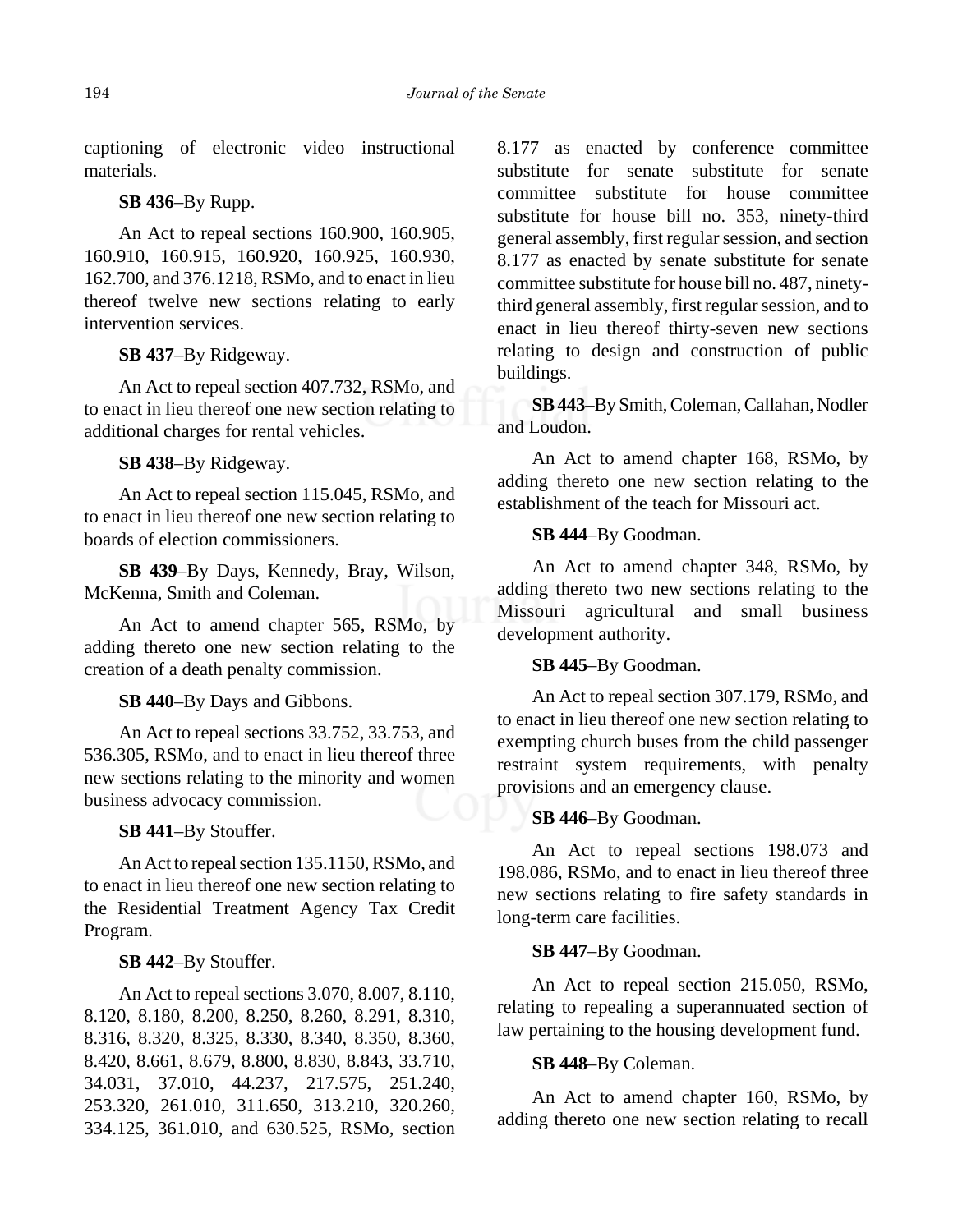elections for school board members.

#### **MESSAGES FROM THE GOVERNOR**

The following messages were received from the Governor, reading of which was waived:

## OFFICE OF THE GOVERNOR State of Missouri Jefferson City 65101 February 1, 2007

TO THE SENATE OF THE 94th GENERAL ASSEMBLY OF THE STATE OF MISSOURI:

I have the honor to transmit to you herewith for your advice and consent the following appointment:

Donald B. Bedell, Republican, 1026 North Kingshighway, Sikeston, Scott County, Missouri 63801, as a member of the Southeast Missouri State University Board of Regents, for a term ending January 1, 2013, and until his successor is duly appointed and qualified; vice, reappointed to a full term.

> Respectfully submitted, MATT BLUNT

Also,

OFFICE OF THE GOVERNOR State of Missouri Jefferson City 65101 January 30, 2007

TO THE SENATE OF THE 94th GENERAL ASSEMBLY OF THE STATE OF MISSOURI:

I have the honor to transmit to you herewith for your advice and consent the following appointment:

Vincent J. Bommarito, 6 Arundel Place, Saint Louis City, Missouri 63105, as a member of the Saint Louis City Board of Police Commissioners, for a term ending January 31, 2011 and until his successor is duly appointed and qualified; vice, Michael Quinn, term expired.

> Respectfully submitted, MATT BLUNT

Also,

OFFICE OF THE GOVERNOR State of Missouri Jefferson City 65101 February 1, 2007

TO THE SENATE OF THE 94th GENERAL ASSEMBLY OF THE STATE OF MISSOURI:

I have the honor to transmit to you herewith for your advice

and consent the following appointment:

Lori A. Clark, 2101 Buehrle Drive, Jefferson City, Cole County, Missouri 65109, as a member of the Organ Donation Advisory Committee, for a term ending January 1, 2010, and until her successor is duly appointed and qualified; vice, reappointed to a full term.

> Respectfully submitted, MATT BLUNT

Also,

#### OFFICE OF THE GOVERNOR State of Missouri Jefferson City 65101 February 1, 2007

#### TO THE SENATE OF THE 94th GENERAL ASSEMBLY OF THE STATE OF MISSOURI:

I have the honor to transmit to you herewith for your advice and consent the following appointment:

Judith K. Doss, Republican, 6217 Rhodes Avenue, Saint Louis City, Missouri 63109, as a member of the Regional Convention and Sports Complex Authority, for a term ending May 31, 2012, and until her successor is duly appointed and qualified; vice, Judith K. Doss, withdrawn.

> Respectfully submitted, MATT BLUNT

Also,

#### OFFICE OF THE GOVERNOR State of Missouri Jefferson City 65101 February 1, 2007

TO THE SENATE OF THE 94th GENERAL ASSEMBLY OF THE STATE OF MISSOURI:

I have the honor to transmit to you herewith for your advice and consent the following appointment:

Richard D. James, D.C., 10 Stone Meadow Court, Saint Peters, Saint Charles County, Missouri 63376, as a member of the Missouri Acupuncturist Advisory Committee, for a term ending December 10, 2007, and until his successor is duly appointed and qualified; vice, Richard D. James, withdrawn.

> Respectfully submitted, MATT BLUNT

Also,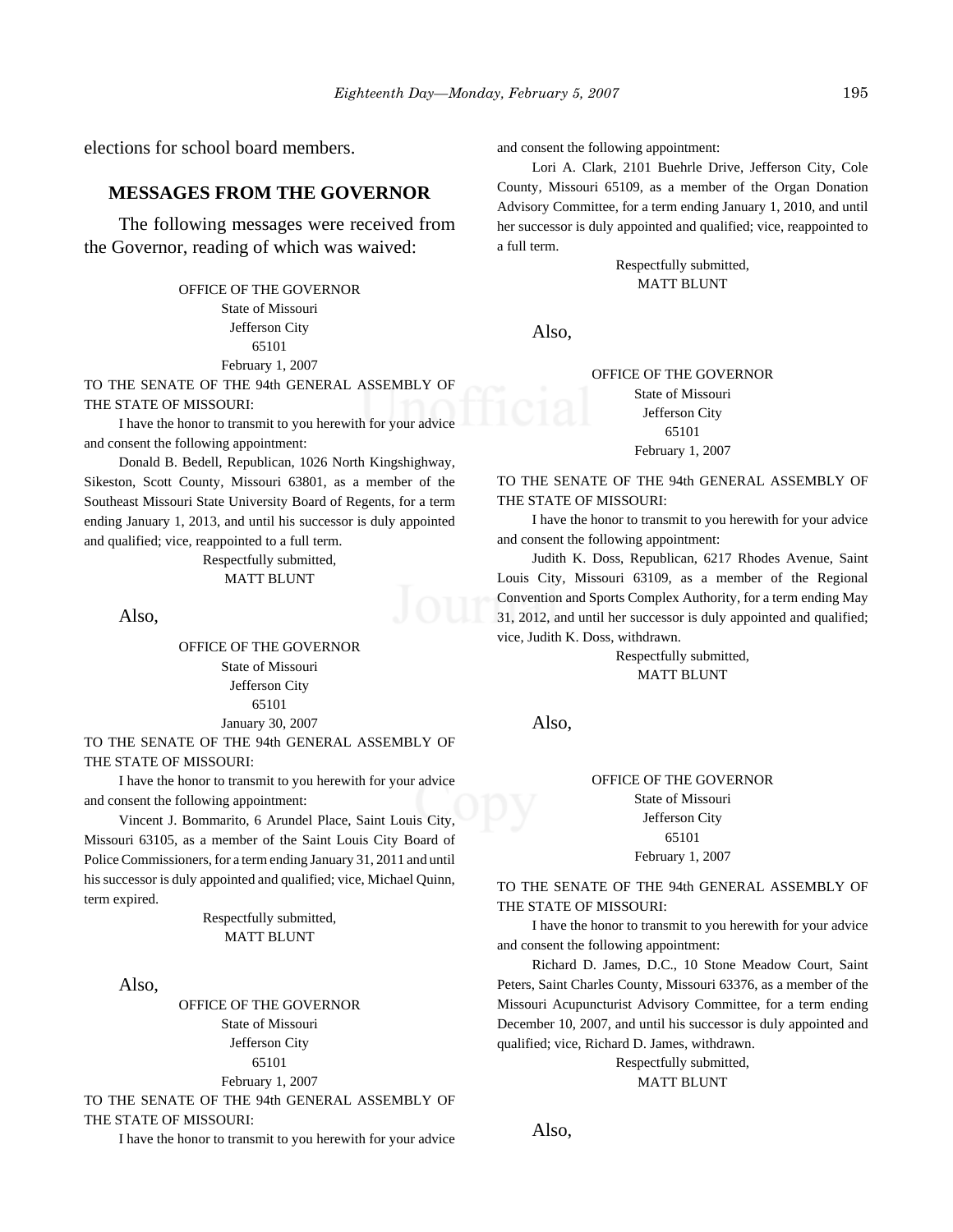OFFICE OF THE GOVERNOR State of Missouri Jefferson City 65101 February 1, 2007

TO THE SENATE OF THE 94th GENERAL ASSEMBLY OF THE STATE OF MISSOURI:

I have the honor to transmit to you herewith for your advice and consent the following appointment:

Larry W. Plunkett, Sr., Democrat, 109 Pine Street, Greenville, Wayne County, Missouri 63944, as a member of the Missouri Gaming Commission, for a term ending April 29, 2007, and until his successor is duly appointed and qualified; vice, Larry W. Plunkett, Sr., withdrawn.

> Respectfully submitted, MATT BLUNT

President Pro Tem Gibbons referred the above appointments to the Committee on Gubernatorial Appointments.

# **SECOND READING OF CONCURRENT RESOLUTIONS**

The following Concurrent Resolution was read the 2nd time and referred to the Committee indicated:

**SCR 11**—Rules, Joint Rules, Resolutions and Ethics.

## **SECOND READING OF SENATE BILLS**

The following Bills and Joint Resolutions were read the 2nd time and referred to the Committees indicated:

**SB 423**—Commerce, Energy and the Environment.

**SB 424**—Small Business, Insurance and Industrial Relations.

**SB 425**—Financial and Governmental Organizations and Elections.

**SB 426**—Judiciary and Civil and Criminal Jurisprudence.

**SB 427**—Judiciary and Civil and Criminal Jurisprudence.

**SB 428**—Agriculture, Conservation, Parks and Natural Resources.

**SB 429**—Judiciary and Civil and Criminal Jurisprudence.

**SB 430**—Ways and Means.

**SJR 19**—Financial and Governmental Organizations and Elections.

**SJR 20**—Judiciary and Civil and Criminal Jurisprudence.

Senator Griesheimer assumed the Chair.

## **HOUSE BILLS ON SECOND READING**

The following Bill was read the 2nd time and referred to the Committee indicated:

**HB 15**—Appropriations.

## **COMMUNICATIONS**

President Pro Tem Gibbons submitted the following:

February 2, 2007

The Honorable Michael Gibbons President Pro Tem of the Missouri State Senate Capitol Building Jefferson City, MO 65101

RE: Joint Committee on Restructuring Fees of the Clean Water and Storm Water Programs

#### Dear Senator,

As we advised you yesterday via email, I will not be able to serve as a member of this Joint Committee. My already full schedule does not permit me the time that may be needed to address the issues of this Joint Committee. Please advise me that you have replaced me on this committee.

> Best regards, /s/ Harry Kennedy Harry Kennedy Senator, District #1

## **INTRODUCTIONS OF GUESTS**

Senator Engler introduced to the Senate,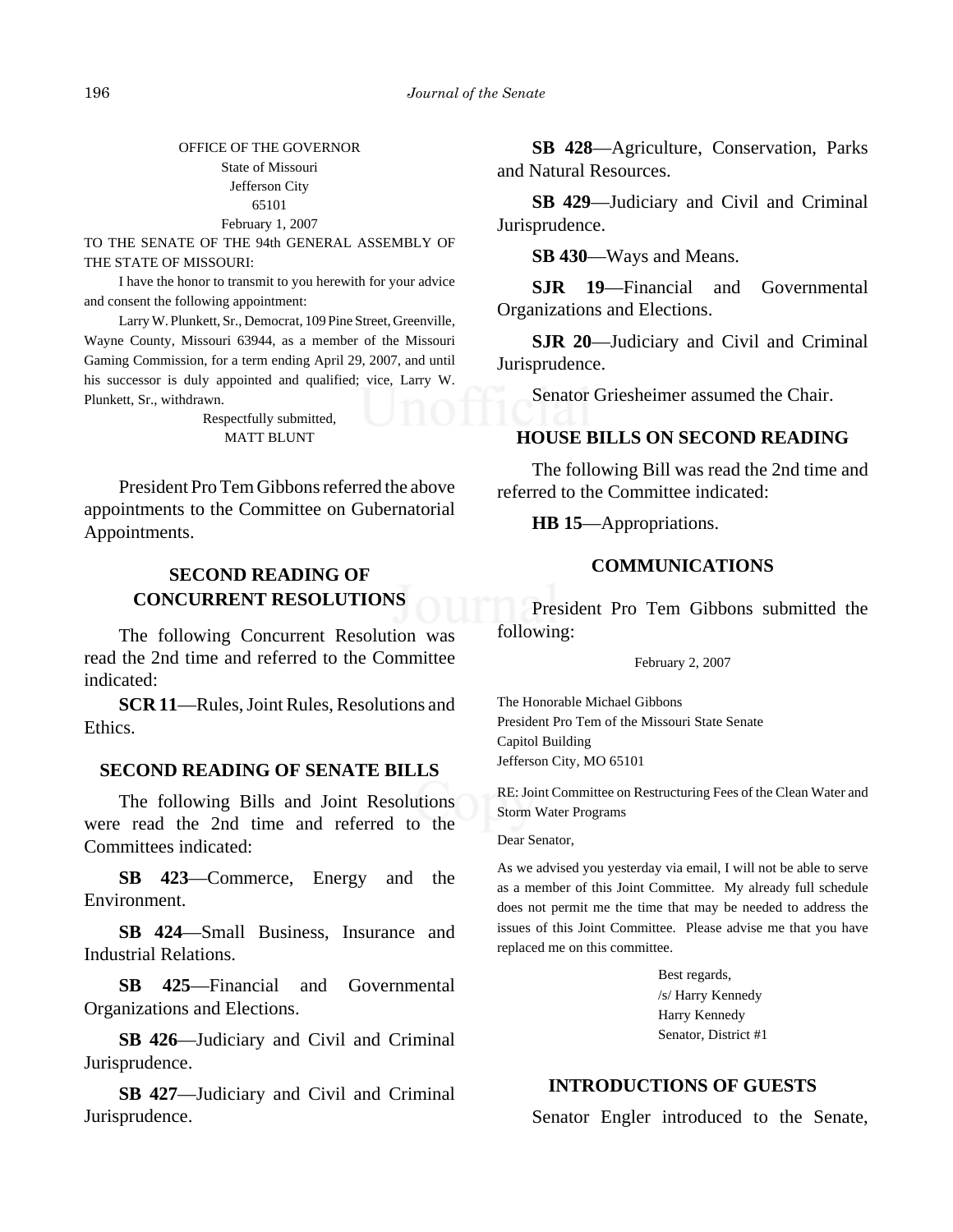Kristen Shropshire and Jerry Bingham, Bonne Terre; and Kay and Kerry Klein, Desloge.

On motion of Senator Shields, the Senate adjourned under the rules.

# SENATE CALENDAR  $\overline{\phantom{a}}$

## NINETEENTH DAY–TUESDAY, FEBRUARY 6, 2007 \_\_\_\_\_\_

#### FORMAL CALENDAR

## SECOND READING OF SENATE BILLS

- SB 431-Clemens SB 432-Nodler SB 433-Callahan and Rupp SB 434-Rupp SB 435-Rupp SB 436-Rupp SB 437-Ridgeway SB 438-Ridgeway SB 439-Days, et al
- SB 440-Days and Gibbons SB 441-Stouffer SB 442-Stouffer SB 443-Smith, et al SB 444-Goodman SB 445-Goodman SB 446-Goodman SB 447-Goodman SB 448-Coleman

## SENATE BILLS FOR PERFECTION

SB 284-Griesheimer, et al, with SCS

## INFORMAL CALENDAR

#### CONSENT CALENDAR

Senate Bills

Reported 2/1

SB 9-Kennedy, with SCS SB 47-Engler, with SCS SB 81-Griesheimer SB 115-Scott, with SCS

SB 152-Engler SB 25-Champion SB 84-Champion SB 384-Coleman and Gibbons, with SCS